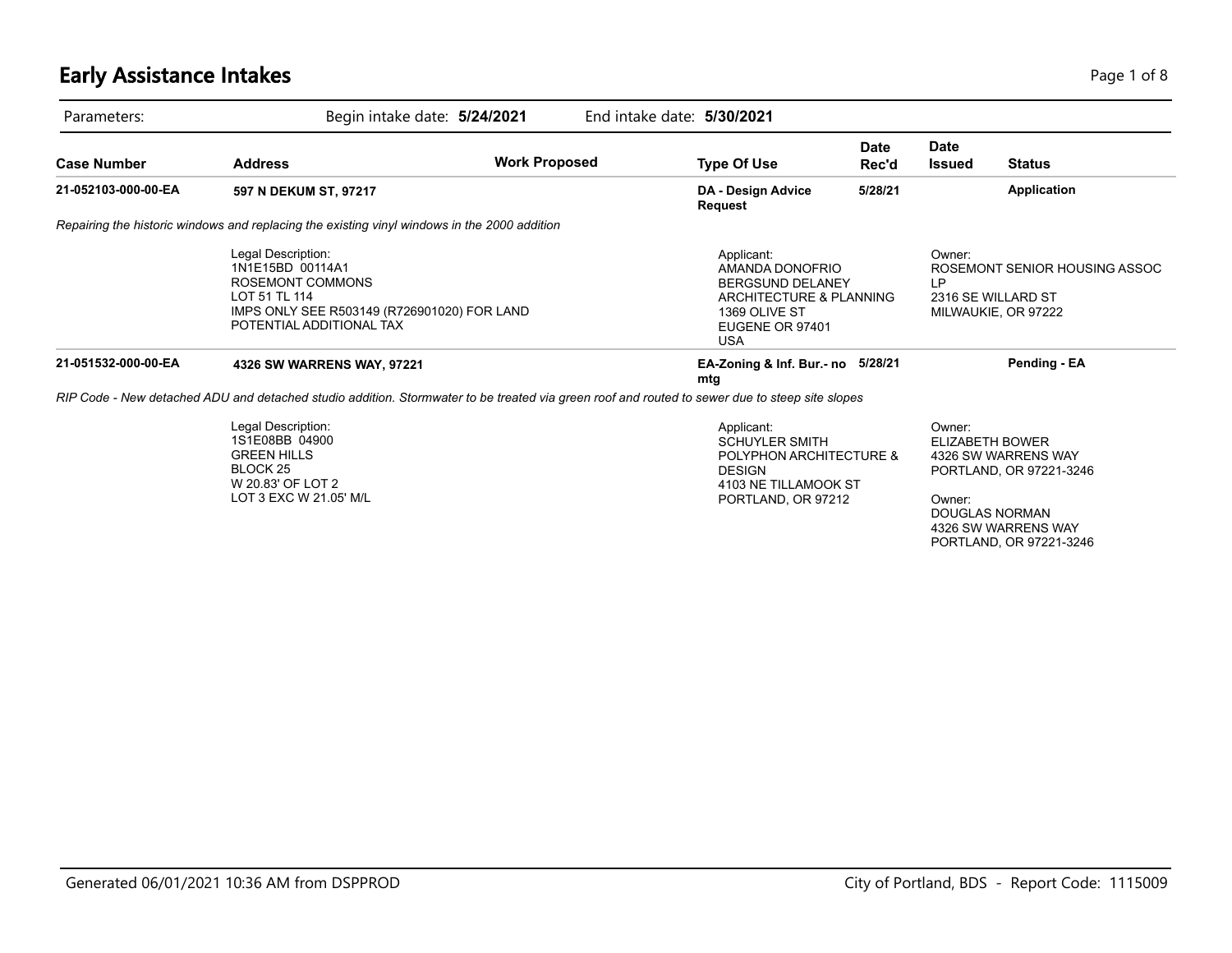# **Early Assistance Intakes** Page 2 of 8

| <b>Case Number</b>  | <b>Address</b>                                                                                                                                                              | <b>Work Proposed</b> | <b>Type Of Use</b>                                                                                                                                                                                                                                             | <b>Date</b><br>Rec'd | <b>Date</b><br><b>Issued</b>                                                                                                                                                                           | <b>Status</b>                                                                                         |
|---------------------|-----------------------------------------------------------------------------------------------------------------------------------------------------------------------------|----------------------|----------------------------------------------------------------------------------------------------------------------------------------------------------------------------------------------------------------------------------------------------------------|----------------------|--------------------------------------------------------------------------------------------------------------------------------------------------------------------------------------------------------|-------------------------------------------------------------------------------------------------------|
| 21-051544-000-00-EA | 613 NE COLUMBIA BLVD, 97211                                                                                                                                                 |                      | EA-Zoning & Inf. Bur.-<br>w/mtg                                                                                                                                                                                                                                | 5/27/21              |                                                                                                                                                                                                        | Application                                                                                           |
|                     | Redevelopment of portions of several industrial lots for trailer parking for a tenant in Building B of the Bridge Point I-5 project (permit 21-040151-CO).                  |                      |                                                                                                                                                                                                                                                                |                      |                                                                                                                                                                                                        |                                                                                                       |
|                     | Legal Description:<br>1N1E11C 01100<br>SECTION 11 1N 1E<br>TL 1100 2.85 ACRES                                                                                               |                      | Applicant:<br>SUZANNAH STANLEY<br><b>MACKENZIE</b><br>1515 SE WATER AVE, STE 100<br>PORTLAND OR 97214                                                                                                                                                          |                      | Owner:<br>PORFILY VENTURES<br>PO BOX 672<br>PRINEVILLE, OR 97754<br>Owner:<br>PO BOX 301639<br>Owner:<br><b>KEMPTON, ALAN TR</b><br>P O BOX 301639<br>Owner:<br>LAMM, ELIZABETH B TR<br>P O BOX 301639 | LAMM INVESTMENTS LLC<br>PORTLAND, OR 97294-9639<br>PORTLAND, OR 97294-9639<br>PORTLAND, OR 97294-9639 |
| 21-051470-000-00-EA | 921 SW WASHINGTON ST, 97205                                                                                                                                                 |                      | EA-Zoning & Inf. Bur.-<br>w/mtg                                                                                                                                                                                                                                | 5/27/21              |                                                                                                                                                                                                        | Application                                                                                           |
|                     | Improve the building by adding new rooftop equipment, modifying limited areas of exterior walls at the ground floor, and providing new vault access panels in the sidewalk. |                      |                                                                                                                                                                                                                                                                |                      |                                                                                                                                                                                                        |                                                                                                       |
|                     | Legal Description:<br>1N1E34CC 04800<br>PORTLAND<br>BLOCK 215<br><b>LOT 1-8</b>                                                                                             |                      | Applicant:<br><b>KYLE WOMACK</b><br>HENNEBERY EDDY ARCHITECTS<br>INC.<br>921 SW WASHINGTON ST SUITE<br>250<br>PORTLAND OR 97205<br>Applicant:<br><b>ERICA THOMPSON</b><br>HENNEBERY EDDY ARCHITECTS<br>921 SW WASHINGTON ST, SUITE<br>250<br>PORTLAND OR 97205 |                      | Owner:<br>CHICAGO, IL 60606                                                                                                                                                                            | 1547 CRS-PITTOCK BLOCK LLC<br>444 W LAKE ST STE 2100                                                  |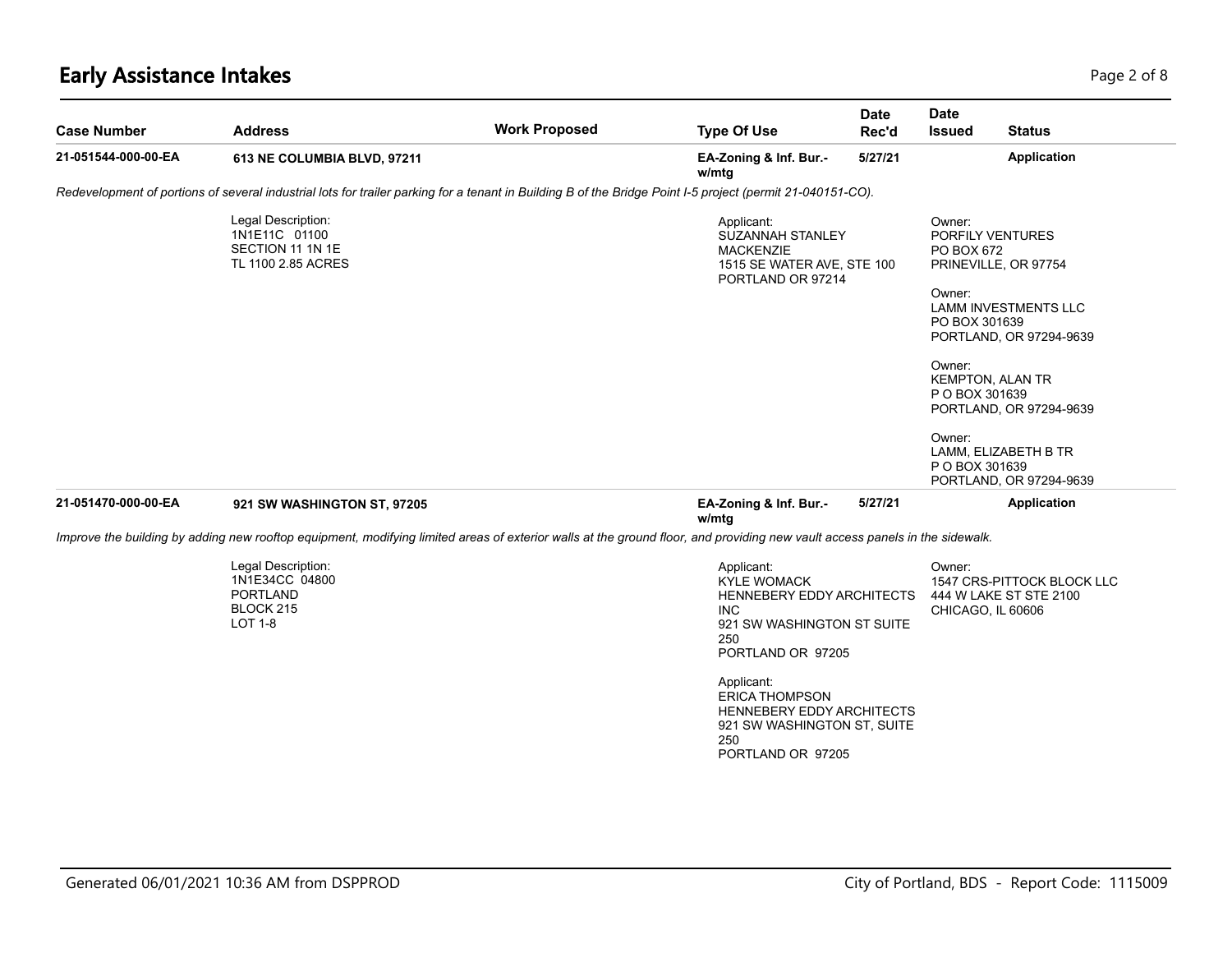#### **Early Assistance Intakes** Page 1 of 8 and 2 and 2 and 2 and 2 and 2 and 2 and 2 and 2 and 2 and 2 and 2 and 2 and 2 and 2 and 2 and 2 and 2 and 2 and 2 and 2 and 2 and 2 and 2 and 2 and 2 and 2 and 2 and 2 and 2 and 2 and

| <b>Case Number</b>  | <b>Address</b>                                                                                                                                                                                           | <b>Work Proposed</b> | <b>Type Of Use</b>                                                                               | <b>Date</b><br>Rec'd                                                        | <b>Date</b><br><b>Issued</b> | <b>Status</b>                                                                                                                            |
|---------------------|----------------------------------------------------------------------------------------------------------------------------------------------------------------------------------------------------------|----------------------|--------------------------------------------------------------------------------------------------|-----------------------------------------------------------------------------|------------------------------|------------------------------------------------------------------------------------------------------------------------------------------|
| 21-051685-000-00-EA | <b>1401 SE MORRISON ST, 97214</b>                                                                                                                                                                        |                      | EA-Zoning & Inf. Bur.-<br>w/mtg                                                                  | 5/27/21                                                                     |                              | <b>Application</b>                                                                                                                       |
|                     | The project is an outdoor, enclosed and unconditioned structure. This will require slight modification to the existing parking lot                                                                       |                      |                                                                                                  |                                                                             |                              |                                                                                                                                          |
|                     | Legal Description:<br>1S1E02AB 11800<br><b>EAST PORTLAND</b><br>BLOCK 299                                                                                                                                |                      | Applicant:<br><b>SERA KIMURA</b><br><b>GREEN GABLES</b><br>1807 NW VAUGN ST<br>PORTLAND OR 97209 |                                                                             | Owner:                       | MORRISON INVESTORS (5287)<br>1615 SE 3RD AVE #100<br>PORTLAND, OR 97214                                                                  |
| 21-051449-000-00-EA | 3126 SE 36TH AVE, 97202                                                                                                                                                                                  |                      | EA-Zoning & Inf. Bur.-<br>w/mtg                                                                  | 5/27/21                                                                     |                              | <b>Application</b>                                                                                                                       |
|                     | RIP Code - New duplex to replace existing single family home. Existing ADU to remain under RIP Zoning considerations.                                                                                    |                      |                                                                                                  |                                                                             |                              |                                                                                                                                          |
|                     | Legal Description:<br>1S1E12AC 01200<br><b>WAVERLEIGH HTS</b><br>BLOCK 45<br>N 1/2 OF LOT 1-3                                                                                                            |                      | Applicant:<br><b>TIMOTHY FOUCH</b><br><b>ARCHITECTURE</b><br><b>USA</b>                          | <b>FIELDWORK DESIGN &amp;</b><br>601 SE HAWTHORNE BLVD<br>PORTLAND OR 97214 |                              | BENJAMIN JEFFERSON-DOW<br>3126 SE 36TH AVE<br>PORTLAND, OR 97202-1812<br><b>JAMES DOW</b><br>3126 SE 36TH AVE<br>PORTLAND, OR 97202-1812 |
| 21-050423-000-00-EA | SE, 97202                                                                                                                                                                                                |                      | EA-Zoning & Inf. Bur.-<br>w/mtg                                                                  | 5/25/21                                                                     |                              | Pending - EA                                                                                                                             |
| water disposal.     | New 2-story (4,900 sf footprint) warehouse building with offices and tenants occupying each floor, serviced by 2 separate garage doors. A 15' tall 48" dia. dry-well under floor slab proposed for storm |                      |                                                                                                  |                                                                             |                              |                                                                                                                                          |
|                     | Legal Description:<br>1S1E11AC 14700<br><b>FEURERS ADD</b><br><b>BLOCK 7 TL 14700</b>                                                                                                                    |                      | Applicant:<br><b>SINAN GUMUSOGLU</b><br><b>SINAN GUMUSOGLU</b><br>ARCHITECTURE LLC               |                                                                             | Owner:<br><b>VPW LLC</b>     | 5611 NE COLUMBIA BLVD<br>PORTLAND, OR 97218-1237                                                                                         |

13175 SW BULL MOUNTAIN ROAD

TIGARD OR 97224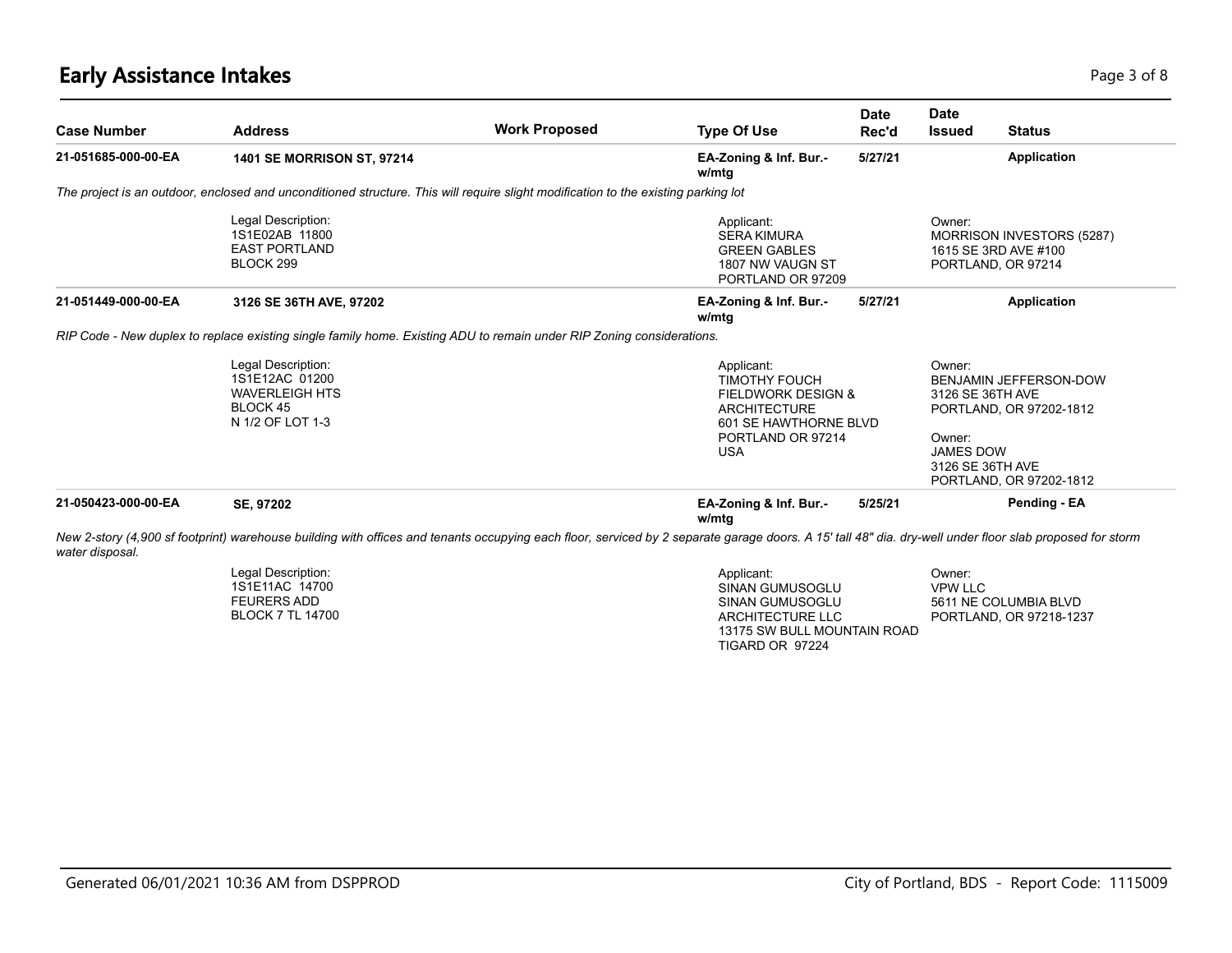# **Early Assistance Intakes** Page 4 of 8

| <b>Case Number</b>                                                                 | <b>Address</b>                                                                                                                                                                                                                                                                                    | <b>Work Proposed</b> | <b>Type Of Use</b>                                                                                                                                                   | <b>Date</b><br>Rec'd | <b>Date</b><br><b>Issued</b>                                                 | <b>Status</b>                                                                                 |
|------------------------------------------------------------------------------------|---------------------------------------------------------------------------------------------------------------------------------------------------------------------------------------------------------------------------------------------------------------------------------------------------|----------------------|----------------------------------------------------------------------------------------------------------------------------------------------------------------------|----------------------|------------------------------------------------------------------------------|-----------------------------------------------------------------------------------------------|
| 21-052099-000-00-EA                                                                | 1525 SE GRAND AVE, 97214                                                                                                                                                                                                                                                                          |                      | EA-Zoning & Inf. Bur.-<br>w/mtg                                                                                                                                      | 5/28/21              |                                                                              | <b>Application</b>                                                                            |
| Restoration of use and structure damaged by fire                                   |                                                                                                                                                                                                                                                                                                   |                      |                                                                                                                                                                      |                      |                                                                              |                                                                                               |
| Legal Description:<br>1S1E02CB 09200<br><b>STEPHENS ADD</b><br>BLOCK 60<br>LOT 3&4 |                                                                                                                                                                                                                                                                                                   |                      | Applicant:<br>PETER FINLEY FRY<br><b>FINLEY FRY</b><br>303 NW UPTOWN TERRACE #1B<br>PORTLAND OR 97210<br>Applicant:<br><b>JOSEPH ANGEL</b><br><b>GRAND/ANGEL LLC</b> |                      | Owner:<br><b>GRAND/ANGEL LLC</b><br>PO BOX 230968<br><b>TIGARD, OR 97281</b> |                                                                                               |
|                                                                                    |                                                                                                                                                                                                                                                                                                   |                      | PO BOX 230968<br>TIGARD OR 97281<br><b>USA</b>                                                                                                                       |                      |                                                                              |                                                                                               |
| 21-049780-000-00-EA                                                                | 1655 SE 130TH AVE, 97233                                                                                                                                                                                                                                                                          |                      | EA-Zoning Only - no mtg 5/24/21                                                                                                                                      |                      |                                                                              | Pending - EA                                                                                  |
|                                                                                    | RIP Code: New single family residence. Existing duplex to remain.                                                                                                                                                                                                                                 |                      |                                                                                                                                                                      |                      |                                                                              |                                                                                               |
|                                                                                    | Legal Description:<br>1S2E02CA 06500<br>DAGMAR AC<br>BLOCK 4<br>LOT 1 EXC W 110' & EXC S 165.36' & EXC PT IN STS                                                                                                                                                                                  |                      | Applicant:<br>KYM NGUYEN<br>CONCEPT DESIGN AND<br><b>ASSOCIATES LLC</b><br>522 NW 23RD AVE SUITE F<br>PORTLAND OR 97210                                              |                      | Owner:<br>CINDY L C PFEIFER<br>14827 SE LEA ST<br>HAPPY VALLEY, OR 97086     |                                                                                               |
| 21-050352-000-00-EA                                                                | <b>13705 NE AIRPORT WAY, 97230</b>                                                                                                                                                                                                                                                                |                      | EA-Zoning Only - w/mtg                                                                                                                                               | 5/24/21              |                                                                              | <b>Application</b>                                                                            |
|                                                                                    | Installation of a new security fence (7'0" tall) surrounding their Airport Way Regional Lab facility. The new fence will fall within the environmental overlay zone on the north side of the property as well<br>as within the 25' setback on the south side of the property (along Airport Way). |                      |                                                                                                                                                                      |                      |                                                                              |                                                                                               |
|                                                                                    | Legal Description:<br>1N2E14DC 03000<br>SECTION 14 1N 2E<br>TL 3000 6.15 ACRES                                                                                                                                                                                                                    |                      | Applicant:<br><b>BREEZE GRIFFIN</b><br>ANDERSON DABROWSKI<br>ARCHITECTS, LLC<br>7650 SW BEVELAND ST #120<br>PORTLAND, OR 97223                                       |                      | Owner:<br>THE NORTHWEST                                                      | KAISER FOUNDATION HEALTH PLAN OF<br>500 NE MULTNOMAH ST #100 KPB11<br>PORTLAND, OR 97232-2031 |
| 21-050492-000-00-EA                                                                | 7444 S LAVIEW DR, 97219                                                                                                                                                                                                                                                                           |                      | <b>PC</b> - PreApplication<br>Conference                                                                                                                             | 5/25/21              |                                                                              | Pending - EA                                                                                  |
| may remain depending on final configuration.                                       | EXISTING CODE - Divide the two existing lots into 5 lots in order to construct single-family homes. Stormwater managed on-site with overflows to the public combination sewer. The existing house                                                                                                 |                      |                                                                                                                                                                      |                      |                                                                              |                                                                                               |
|                                                                                    | Legal Description:<br>1S1E22BD 04300<br><b>FULTON</b><br>BLOCK 16<br>LOT 5&6                                                                                                                                                                                                                      |                      | Applicant:<br>DON MUTAL<br><b>VELA LLC</b><br>7213 S VIRGINIA AVE<br>PORTLAND, OR 97219                                                                              |                      | Owner:<br><b>VELA LLC</b><br>7213 S VIRGINIA AVE<br>PORTLAND, OR 97219       |                                                                                               |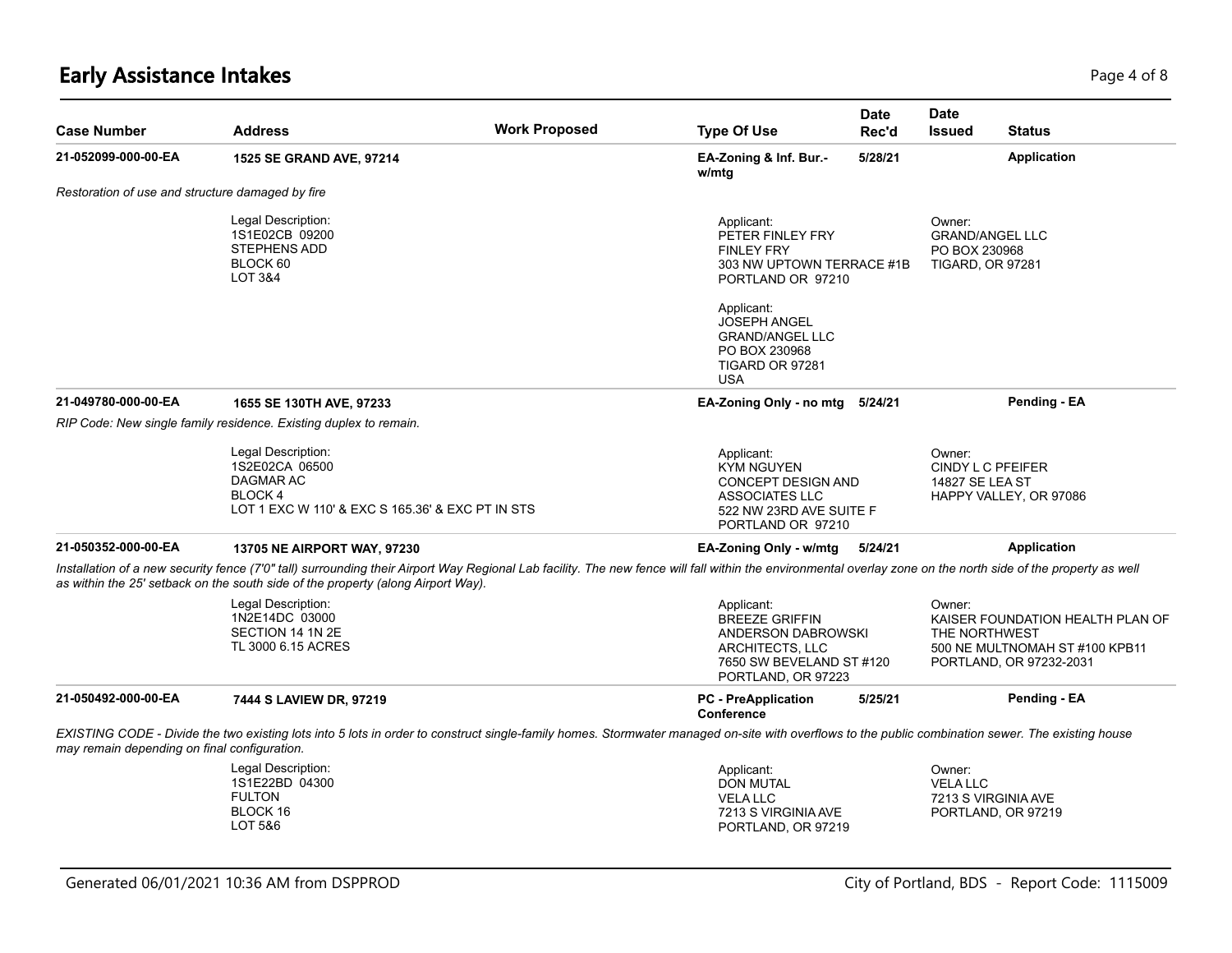# **Early Assistance Intakes** Page 1 of 8 and 2012 12:00 Page 1 of 8 and 2012 12:00 Page 1 of 8 and 2013 12:00 Page 5 of 8

| <b>Case Number</b>         | <b>Address</b>                                                                                                                                                                                                                                        | <b>Work Proposed</b> | <b>Type Of Use</b>                                                                                                      | Date<br>Rec'd | Date<br><b>Issued</b>                                                                       | <b>Status</b>                                                                   |
|----------------------------|-------------------------------------------------------------------------------------------------------------------------------------------------------------------------------------------------------------------------------------------------------|----------------------|-------------------------------------------------------------------------------------------------------------------------|---------------|---------------------------------------------------------------------------------------------|---------------------------------------------------------------------------------|
| 21-049565-000-00-EA        | SW SHATTUCK RD, 97221                                                                                                                                                                                                                                 |                      | <b>PC</b> - PreApplication<br>Conference                                                                                | 5/24/21       |                                                                                             | Pending - EA                                                                    |
|                            | RIP Code - Type III Land Division for a 193-Lot Subdivision with Environmental Review.                                                                                                                                                                |                      |                                                                                                                         |               |                                                                                             |                                                                                 |
|                            | Legal Description:<br>1S1E18 00100<br>SECTION 18 1S 1E<br>TL 100 51.42 ACRES<br>LAND ONLY SEE R329035 (R991180202) FOR IMPS & R329034<br>(R991180201) FOR MACH & EQUIP<br>2006/07 FARM DISQUAL OF 14.30 ACRE, POTENTIAL ADDITIONAL<br>TAX \$20,057.13 |                      | Applicant:<br><b>KEN SANDBLAST</b><br>WESTLAKE CONSULTANTS, LLC<br>15115 SW SEQUOIA PKY #150<br><b>TIGARD, OR 97224</b> |               | Owner:                                                                                      | ALFA SHATTUCK LLC<br>4905 SW GRIFFITH DR #205<br>BEAVERTON, OR 97005            |
| 21-048786-000-00-EA        | <b>150 S MONTGOMERY ST, 97201</b>                                                                                                                                                                                                                     |                      | <b>PC</b> - PreApplication<br>Conference                                                                                | 5/24/21       |                                                                                             | Pending - EA                                                                    |
| and 2025 SW River Parkway. | A Pre-Application Conference to discuss a proposed Central City Master Plan for approximately 8 acres that includes the following addresses: 0150, 0308 - 0320 SW Montgomery St., and 2025 WI/                                                        |                      |                                                                                                                         |               |                                                                                             |                                                                                 |
|                            | Legal Description:<br>1S1E03CA 01000<br>PORTLAND<br>BLOCK 104&105 TL 1000                                                                                                                                                                             |                      | Applicant:<br><b>AGUSTIN ENRIQUEZ</b><br><b>GBD ARCHITECTS INC</b><br>1120 NW COUCH ST. SUITE 300<br>PORTLAND OR 97209  |               | Owner:<br>NBP RIVER DRIVE<br>9 SE 3RD AVE #100<br>Owner:<br><b>LLC</b><br>9 SE 3RD AVE #100 | PORTLAND, OR 97214-1247<br>0150 SW MONTGOMERY INVESTMENTS<br>PORTLAND, OR 97214 |

**Total # of Early Assistance intakes: 13**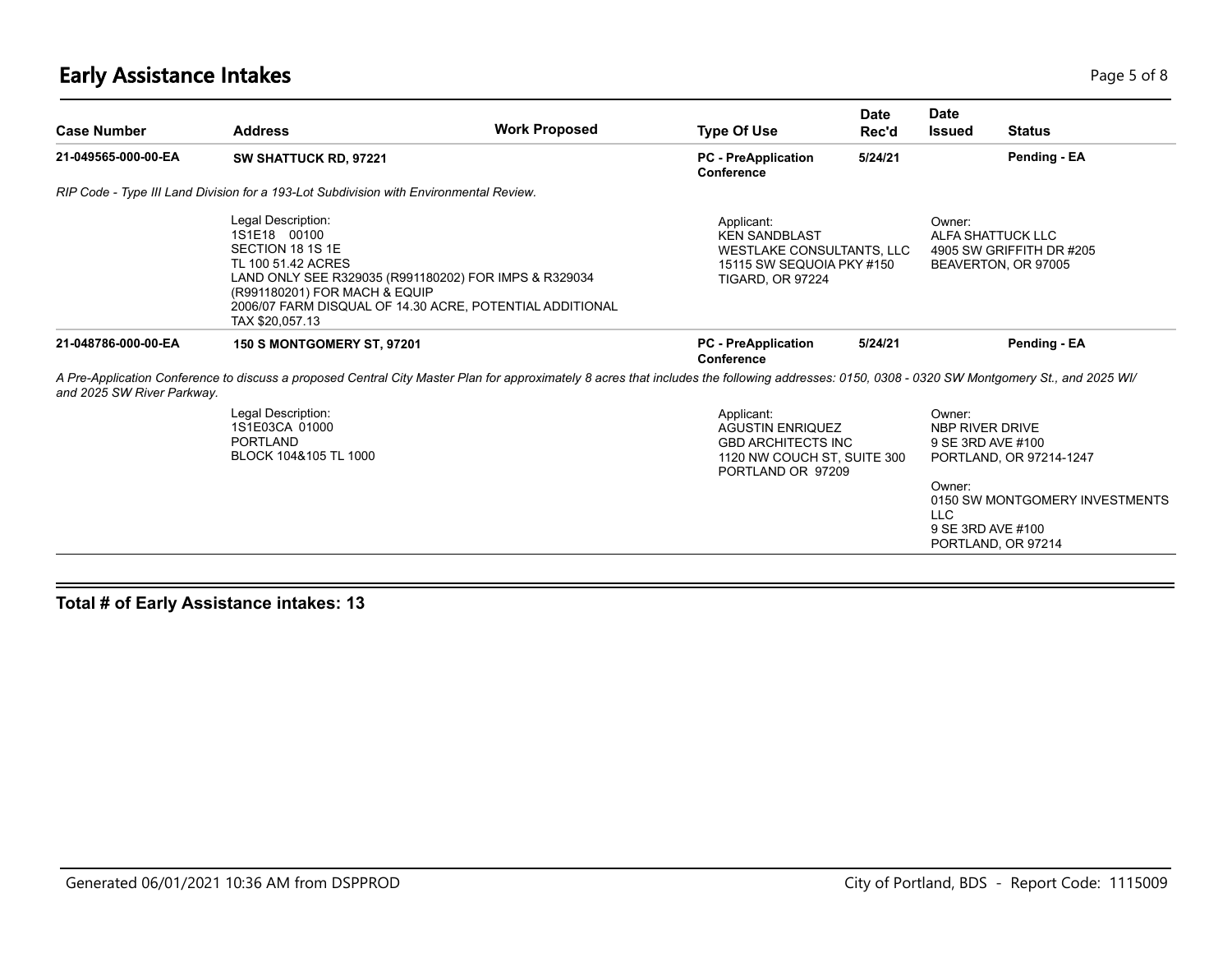| <b>Case Number</b>  | Address                           | <b>Work Proposed</b>   | <b>Type Of Use</b> | <b>Date</b><br>Rec'd | <b>Date</b><br>Issued | <b>Status</b> |
|---------------------|-----------------------------------|------------------------|--------------------|----------------------|-----------------------|---------------|
| 19-248207-000-00-FP | <b>12727 SE SHERMAN ST, 97233</b> | FP - Final Plat Review |                    | 5/26/21              |                       | Application   |

Approval of a Preliminary Plan for a 5-lot subdivision, that will result in 5 lots and a private street tract, as illustrated with Exhibits C.1 ¿ C.4, subject to the following conditions: A. Supplemental Plan. *A supplemental plan shall be submitted with the final plat survey for Land Use Services review and approval. That plan must portray how the conditions of approval listed below are met. In addition,*  the supplemental plan must show the surveyed location of the following: ¿ Any buildings or accessory structures on the site at the time of the final plat application; ¿ Any driveways and off-street vehicle parking areas on the site at the time of the final plat application; ¿ Stormwater System for existing house per condition C.9 ¿ Any other information specifically noted in the conditions listed below. B. The final plat must show the following: 1. The applicant shall meet the street dedication requirements of the City Engineer for SE Sherman St. The required right-of-way dedication must be shown on the final plat. 2. A public sanitary sewer easement, granted to the City of Portland, shall be shown over the relevant portions of the private street to the satisfaction of the Bureau of *Environmental Services. The easement must be labeled as ¿Public Sewer Easement to COP¿. 3. An Emergency Vehicle Access Easement, granted to the City of Portland, shall be shown over the private street to the satisfaction of the Fire Bureau. 4. A Private Access Easement over the entirety of the private street for the benefit of adjacent property to the west (tax lot 10600.) shall be shown*  and labeled on the final plat. The easement shall allow shared use of this area for all of the purposes that a private street would be typically used for if the adjacent property to the west is ever divided and the private street is expanded to serve this adjacent property. 5. The private street tract shall be named, with approval from the City Engineer, and noted on the plat as "Tract A: Private Street name of street " 6. A note must be provided on the plat indicating that the private street tract will commonly owned and maintained by the owners of lots 1 through 5 or a homeowners; association. 7. *A Public Access Easement must be shown over the sidewalk portion(s) of the street tract. 8. A recording block for each of the legal documents such as maintenance agreement(s), acknowledgement of special land use conditions, or Declarations of Covenants, Conditions, and Restrictions (CC&Rs) as required by Condition C.11-12 below. The recording block(s) shall, at a minimum, include*  language substantially similar to the following example: ¿A Declaration of Maintenance Agreement for (name of feature) has been recorded as document no. \_\_\_\_\_\_\_\_, Multnomah County Deed Records. ¿ C. The following must occur prior to Final Plat approval: Streets 2. The applicant shall meet the requirements of the City Engineer for right of way improvements along the site ¿s street frontage. The applicant must meet the requirements of the City Engineer from the Portland Bureau of Transportation to install the required sidewalk corridor and street trees per Urban Forestry. The improvements along the frontage of Lot 1, where the existing house will be retained, must be constructed prior to final plat approval. 3. The applicant shall submit an application for a Site Development Permit for construction of the private street and related site development improvements. Street design plans must be prepared by, or under the direction of, an Oregon licensed civil engineer. The *plans must be in substantial conformance with Exhibit C.1 and the Private Street Administrative Rule. In addition, the permit must include: ¿ An arborist contract conforming with Exhibit A.13 and condition D.1 which clearly indicates that the arborist has been hired to monitor excavation work near and within the root protection zone of trees 2, 3, 5 and 6.*

| Legal Description: | Applicant:               | ⊃wner:              |
|--------------------|--------------------------|---------------------|
| 1S2E02CD 10400     | SARAH RADELET            | <b>TONY YAN</b>     |
| DAGMAR AC          | STRATA LAND USE PLANNING | 12727 SE SHERMAN ST |
| BLOCK 2            | PO BOX 90833             | PORTLAND, OR 97233  |
| W 54.48' OF LOT 8  | PORTLAND OR 97290        |                     |
| E 28.02' OF LOT 9  |                          |                     |

**Total # of FP FP - Final Plat Review permit intakes: 1**

#### **Total # of Final Plat intakes: 1**

| 21-052070-000-00-LU | 5600 NE 42ND AVE. 97218                                                                                                                                                                                     | AD - Adiustment | Type 2 procedure | 5/28/21 | Application |
|---------------------|-------------------------------------------------------------------------------------------------------------------------------------------------------------------------------------------------------------|-----------------|------------------|---------|-------------|
|                     | Redevelopment of the PCC Metropolitan Workforce Training Center (PCC Metro Center) site. The two existing PCC buildings on site will be replaced by a new, multi-story building on the southwest            |                 |                  |         |             |
|                     | corner of the site that will consolidate all of the college-related uses into a single facility. Adjustments requested to the following standards: 1. Reduce the amount of the NE 42nd Avenue frontage that |                 |                  |         |             |
|                     | will comply with the 10-foot maximum street lot line setback. 2. Reduce the minimum required landscaped setback adjacent to a residential zone from 10 feet to 8 feet along the north property line. 3.     |                 |                  |         |             |

*Reduce the main building entrance frequency required in the ¿m¿ overlay portion of the site. 4. Reduce the minimum parking space dimensions from 8.5 feet to 8 feet wide and from 18 feet to 17.5 feet long for some of the on-site parking spaces. 5. Increase the period of time permitted to defer compliance with the non-conforming upgrade requirements.*

| Legal Description: |
|--------------------|
| 1N2E18CC 07600     |
| <b>JORBADE</b>     |
| BLOCK 1            |
| LOT 2&3 TL 7600    |

| Applicant:                   | Owner:                     |
|------------------------------|----------------------------|
| REBECCA OCKEN                | PORTLAND COMMUNITY COLLEGE |
| PORTLAND COMMUNITY           | PO BOX 19000               |
| COLLEGE                      | PORTLAND, OR 97280-0990    |
| 9700 SW CAPITOL HIGHWAY, STE |                            |
| 260                          |                            |
| PORTLAND, OR 97219           |                            |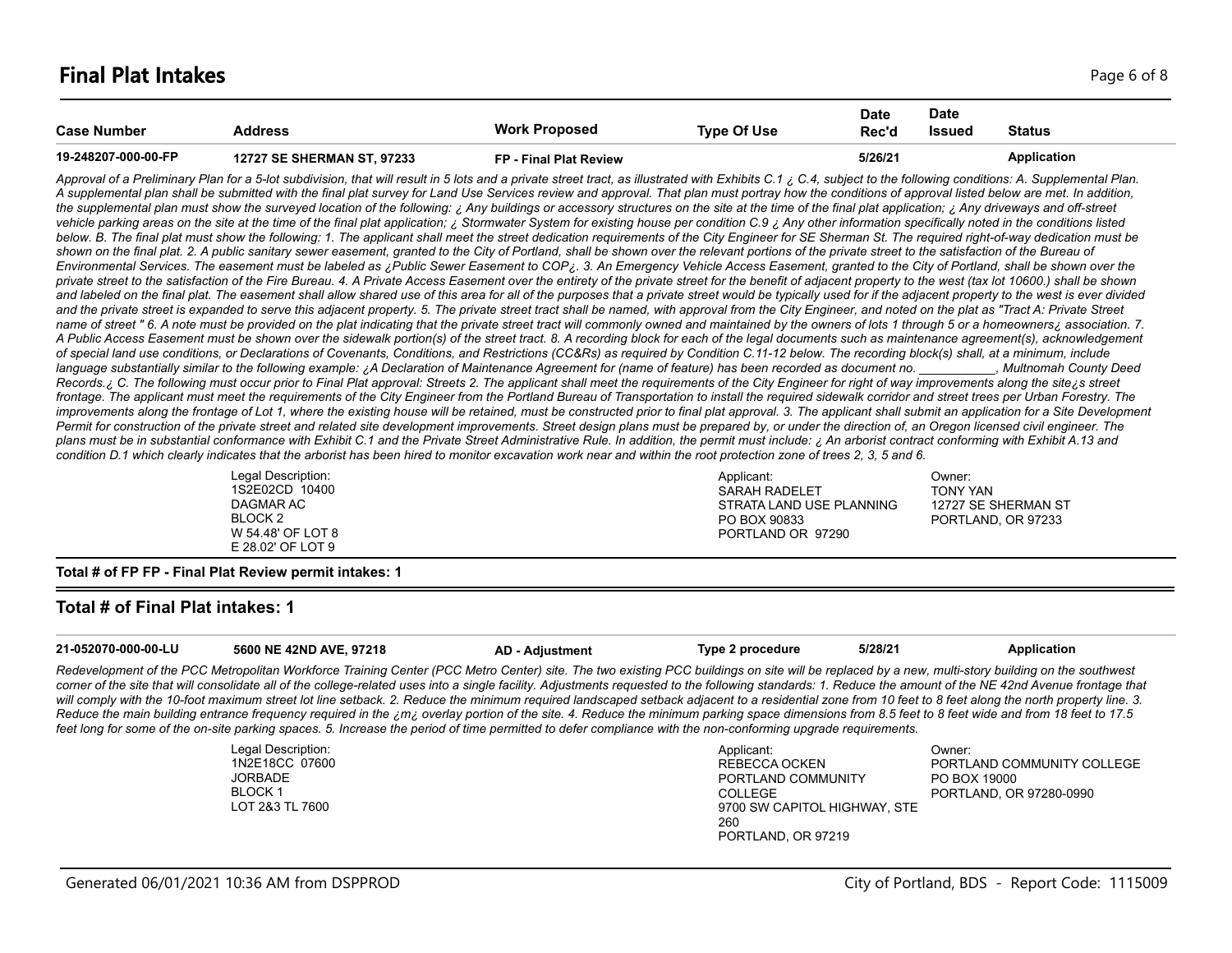#### **Land Use Review Intakes** Page 7 of 8

| <b>Case Number</b>     | <b>Address</b>                                                                                             | <b>Work Proposed</b>                                                                                                                                                                                                                                                                                                                                                                                                                                                                                                                                                                                                                 | <b>Type Of Use</b>                                                                                                                      | <b>Date</b><br>Rec'd | <b>Date</b><br><b>Issued</b>                              | <b>Status</b>                                                              |
|------------------------|------------------------------------------------------------------------------------------------------------|--------------------------------------------------------------------------------------------------------------------------------------------------------------------------------------------------------------------------------------------------------------------------------------------------------------------------------------------------------------------------------------------------------------------------------------------------------------------------------------------------------------------------------------------------------------------------------------------------------------------------------------|-----------------------------------------------------------------------------------------------------------------------------------------|----------------------|-----------------------------------------------------------|----------------------------------------------------------------------------|
|                        | Total # of LU AD - Adjustment permit intakes: 1                                                            |                                                                                                                                                                                                                                                                                                                                                                                                                                                                                                                                                                                                                                      |                                                                                                                                         |                      |                                                           |                                                                            |
| 21-052066-000-00-LU    | 3342 SE MORRISON ST, 97214                                                                                 | <b>DZ</b> - Design Review                                                                                                                                                                                                                                                                                                                                                                                                                                                                                                                                                                                                            | Type 2 procedure                                                                                                                        | 5/28/21              |                                                           | Pending                                                                    |
|                        | Re-siding and replacement of windows on existing apartment building. No changes to impervious areas.       |                                                                                                                                                                                                                                                                                                                                                                                                                                                                                                                                                                                                                                      |                                                                                                                                         |                      |                                                           |                                                                            |
|                        | Legal Description:<br>1S1E01AB 23100<br>SUNNYSIDE & PLAT 2 & 3<br><b>BLOCK 17</b><br>LOT 1-12<br>$15 - 18$ |                                                                                                                                                                                                                                                                                                                                                                                                                                                                                                                                                                                                                                      | Applicant:<br><b>RICHARD DOBROT</b><br><b>GBD ARCHITECTS</b><br><b>INCORPORATED</b><br>1120 NW COUCH ST, SUITE 300<br>PORTLAND OR 97209 |                      | Owner:                                                    | 33RD & MORRISON LLC ETAL<br>1140 SW 11TH AVE STE 500<br>PORTLAND, OR 97205 |
|                        | Total # of LU DZ - Design Review permit intakes: 1                                                         |                                                                                                                                                                                                                                                                                                                                                                                                                                                                                                                                                                                                                                      |                                                                                                                                         |                      |                                                           |                                                                            |
| 21-051288-000-00-LU    | 4390 SW 58TH AVE, 97221                                                                                    | <b>EN</b> - Environmental Review                                                                                                                                                                                                                                                                                                                                                                                                                                                                                                                                                                                                     | <b>Type 2 procedure</b>                                                                                                                 | 5/26/21              |                                                           | Pending                                                                    |
|                        |                                                                                                            | Build a single family residence in approximately the center of the site which has access from the private road already developed to the west of the lot                                                                                                                                                                                                                                                                                                                                                                                                                                                                              |                                                                                                                                         |                      |                                                           |                                                                            |
|                        | Legal Description:<br>1S1E07CD 05200<br>SECTION 07 1S 1E<br>TL 5200 0.53 ACRES                             |                                                                                                                                                                                                                                                                                                                                                                                                                                                                                                                                                                                                                                      | Applicant:<br><b>MICHAEL BIGGI</b><br>11175 SW ELLSON LN<br><b>TIGARD, OR 97223</b>                                                     |                      | Owner:<br><b>MICHAEL BIGGI</b><br><b>TIGARD, OR 97223</b> | 11175 SW ELLSON LN                                                         |
|                        | Total # of LU EN - Environmental Review permit intakes: 1                                                  |                                                                                                                                                                                                                                                                                                                                                                                                                                                                                                                                                                                                                                      |                                                                                                                                         |                      |                                                           |                                                                            |
| 21-050301-000-00-LU    | 132 SW 3RD AVE, 97204                                                                                      | <b>HR</b> - Historic Resource Review                                                                                                                                                                                                                                                                                                                                                                                                                                                                                                                                                                                                 | Type 1x procedure                                                                                                                       | 5/24/21              |                                                           | Pending                                                                    |
| contributing resource. |                                                                                                            | Manufacture and install double sided blade sign with LED illuminated copy "Poboys" copy to be 1/2" clear acrylic push-thru with vinyl finish on sign face, diffuser vinyl to be applied second surface<br>"Cajun Creole Kitchen" copy to be 1/4" flush copy with vinyl finish on sign face, diffuser vinyl to be applied second surface copy to be backlit with white LED lighting. Top architectural element to be<br>1/2" acrylic illuminated with digitally printed aluminum with digitally printed finish. LED spot lights to be used to fully illuminate top architectural element. Proposed sign is approx 30 sq ft. This is a |                                                                                                                                         |                      |                                                           |                                                                            |
|                        | Legal Description:<br>1N1E34CD 02700                                                                       |                                                                                                                                                                                                                                                                                                                                                                                                                                                                                                                                                                                                                                      | Applicant:<br><b>CHRIS SLOVICK</b><br><b>RAMSAY SIGNS</b><br>9160 SE 74TH AVE<br>PORTLAND OR 97206                                      |                      | Owner:                                                    | PORTER BUILDING LLC<br>810 SE BELMONT ST #100<br>PORTLAND, OR 97214        |
| 21-050853-000-00-LU    | 2229 NE 8TH AVE, 97212                                                                                     | <b>HR - Historic Resource Review</b>                                                                                                                                                                                                                                                                                                                                                                                                                                                                                                                                                                                                 | <b>Type 2 procedure</b>                                                                                                                 | 5/25/21              |                                                           | Pending                                                                    |
|                        | existing, an Adjustment to that standard is being requested.                                               | 18', 2-story addition to the back of the house matching the width of the exisiting. Addition to match expression of existing house in roof form, massing and materials. Remove non-historic cedar shake<br>siding, and restore original 1x6 T&G siding and associated trim. Window replacement of existing. Since the house encroaches into the north setback by 1'8" and the width of the addition matches the                                                                                                                                                                                                                      |                                                                                                                                         |                      |                                                           |                                                                            |
|                        | Legal Description:<br>1N1E26CB 15300<br><b>WEST IRVINGTON</b><br>BLOCK 119<br>LOT <sub>3</sub>             |                                                                                                                                                                                                                                                                                                                                                                                                                                                                                                                                                                                                                                      | Applicant:<br><b>DARREN SCHROEDER</b><br>DARREN SCHROEDER DESIGN<br>AND CONSULTING<br>716 SE 45TH AVE<br>PORTLAND OR 97215              |                      | Owner:<br>2229 NE 8TH AVE                                 | NICHOLAS ARNERICH<br>PORTLAND, OR 97212-3804                               |

#### **Total # of LU HR - Historic Resource Review permit intakes: 2**